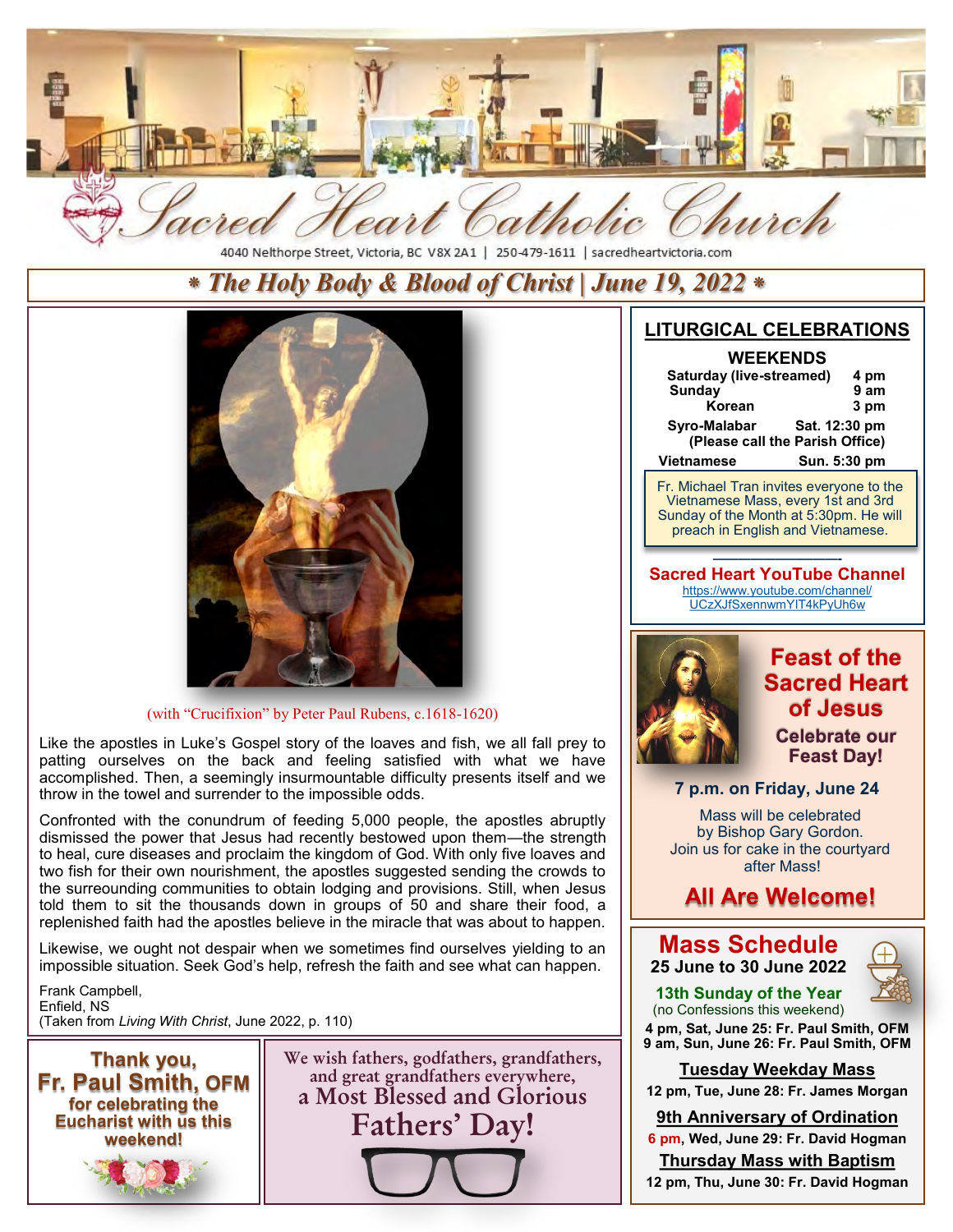**PASTORS**

#### **Executive Committee Marilyn Bojko, Marilyn Turner, Stan Dzbik**

**Korean Pastor: Fr. Robert Ryu** *youngjinryu0758@gmail.com*

**Syro-Malabar Pastor: Fr. Sajy Chakkittamuriyil** *[frsajy@gmail.com](mailto:frsajy@gmail.com)*

> **Vietnamese Pastor: Fr. Michael Tran** michaeltran@rcdvictoria.org

#### **The Executive Committee of Sacred Heart Congratulate**

all the children, parents, godparents, and thank Bishop Gary Gordon for administering the Sacraments of Confirmation and First Holy Communion on Saturday, 11 June 2022!



We also thank Lidia Moodie & her team of catechists for providing faith formation to the children; and all ministry volunteers and Altar Servers for a most beautiful celebration of the Eucharist and Sacraments last Saturday.



## *Please pray for:*

*Those who have died Felipe Altares Edora*

*Those who are ill*  Jaime Aherrera, *Cora Constantino, Richard Grohovac, Marie Kalnciems, Sue, Daniel and Hope Lemay, Ken Louie, Barbara Mulrooney, Evelyne Pearse, Bruno Rinaldo, and Patricia Ryan.*

# **Come pray with us The church is opened for personal prayer**

**12 pm to 1 pm : Tuesdays to Fridays 7 pm to 8 pm : Tuesdays, Thursdays, & Fridays + + +**

## **EVENING PRAYER GROUP**

The month of June will be devoted to the family in union with the CCCB, so we are starting with a novena to the family.

### **CELEBRATE THE HOLY EUCHARIST WEEKDAY MASS TIMES**

**St. Joseph the Worker Parish 6:30 am - Mon, Wed, Thu, Fri 6:00 pm - Tue and Wed 9:00 am - Thu and Fri** 

**Holy Cross Parish 9:00 am - Tue to Fri**

**St. Patrick's Parish 12:10 pm - Tue to Fri**

**St. Andrew's Cathedral 8:00 am - Wed to Fri 12:10 pm - Mon to Fri** 

#### **Link for the Sacred Heart Franciscan Youth Fundraiser video**

This ongoing bottle-drive fundraiser is to raise money for those in need, and to help alleviate our impact on God's beautiful creation.

[/drive.google.com/file/d/1Qe51ruWc1dWT-](http://drive.google.com/file/d/1Qe51ruWc1dWT-4VJMD9mn6w7B4oSD353/view?usp=sharing%5dSacred%20Heart%20Franciscan%20Youth%202022%20Fundraiser)[4VJMD9mn6w7B4oSD353/view?usp=sharing\]Sacred Heart](http://drive.google.com/file/d/1Qe51ruWc1dWT-4VJMD9mn6w7B4oSD353/view?usp=sharing%5dSacred%20Heart%20Franciscan%20Youth%202022%20Fundraiser)  [Franciscan Youth 2022 Fundraiser](http://drive.google.com/file/d/1Qe51ruWc1dWT-4VJMD9mn6w7B4oSD353/view?usp=sharing%5dSacred%20Heart%20Franciscan%20Youth%202022%20Fundraiser) 

Bottles can be dropped off at the Glanford Road, Quadra Street, and Queens Avenue locations. **Please credit your recycling to the "Sacred Heart Franciscan Youth" account.**

### **OFFICE HOURS (Tue-Fri) 9:30 am to 3:00 pm**

**Parish Administrative Assistant Katherene Newton** *sacredheart@rcdvictoria.org*

**Hospital Chaplain Fr. Sean Flynn: 250-889 3761** 

**Children's Religious Ed. Coordinator Lidia Moodie** *[religioused@sacredheartvictoria.com](mailto:religioused@sacredheartvictoria.com)*

### **THANK YOU**

**Sylvain Leclerc**  for volunteering to be **Sacristan**.

#### **Annie De Grammont**

for agreeing to serve as **Altar Server Coordinator.** 

We thank Angelina Moodie, past Altar Server Coordinator, for her years of service.



Prepare to commit in a Sacred Covenant.

## **Online Marriage Preparation Course**

https://www.rcdvictoria.org/marriage-prep

## **BAPTISM PREP CLASS**

Starting July 2022, a Baptism Preparation Class with Fr. Alfie will be held on the first Saturday of each month, at 10 am, St. Joseph the Worker Parish. Please contact the Parish Office to register.

# **Contributions**

#### **Donation Boxes are at the Entrance to the church**

The Holy Water Fonts at the entrance of the church are now used as Donation Boxes to receive your donations and cheques.

## **Pre-Authorized Debit (PAD)**

If you are PAD user, please remember to complete your name and address on the Special Collection envelopes, if you would like to receive a tax receipt.

Information & links are also available on our website.

## **Options To Donate**

**E-Transfer** The email to use is: sacredheart@rcdvictoria.org

> **Pre-Authorized Debit**: **[Automatic Debit \(PAD\)](http://sacredheartvictoria.com/docs/PAD%20form%202020.pdf)**

#### **Canada Helps [Online through Canada Helps](https://www.canadahelps.org/en/dn/47781)**

If you have any questions on the available options, or would like to make a change in how you donate, please contact the parish office. Thank you.

## **Thank you for your contributions!**

## **June 11 and 12, 2022**

**Envelopes \$ 1,393.00<br><b>Cash \$** 50.00 **Cash** \$ 50.00 **Total \$ 1,443.00**

Donations through PAD, Canada Helps & e-Transfer will be reported after month end.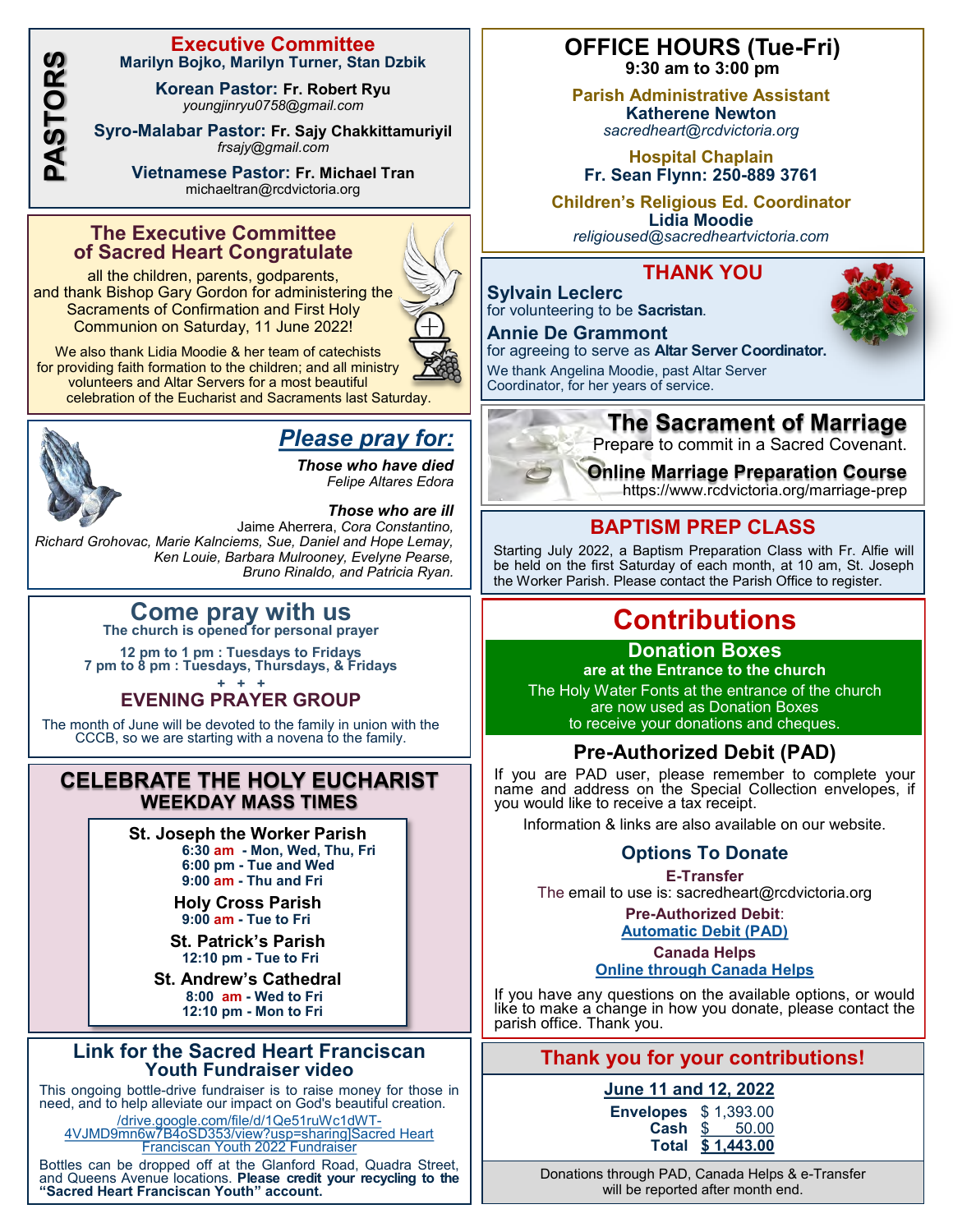

## **From the Diocese**

## **Rosary for the Family**

The CCCB is hosting this national event in preparation for the 10th World Meeting of Families from 22-26 June 2022 in Rome and across the world. This live Zoom event is on Father's Day, Sunday, 19 June 2022, at noon PDT. It is an opportunity to gather in prayer with other faith-filled families.

#### **Everyone is welcome!**

For more information and to register, please visit:

[https://www.cccb.ca/faith-moral-issues/family-and-life/celebrating](https://www.cccb.ca/faith-moral-issues/family-and-life/celebrating-the-amoris-laetitia-family-year/what-are-the-plans-for-the-10th-world-meeting-of-families/national-rosary-for-the-family-19-june-2022/)[the-amoris-laetitia-family-year/what-are-the-plans-for-the-10th-world](https://www.cccb.ca/faith-moral-issues/family-and-life/celebrating-the-amoris-laetitia-family-year/what-are-the-plans-for-the-10th-world-meeting-of-families/national-rosary-for-the-family-19-june-2022/) [-meeting-of-families/national-rosary-for-the-family-19-june-2022/](https://www.cccb.ca/faith-moral-issues/family-and-life/celebrating-the-amoris-laetitia-family-year/what-are-the-plans-for-the-10th-world-meeting-of-families/national-rosary-for-the-family-19-june-2022/)



#### **Family Camp is BACK! August 19-21, 2022 Nanoose Bay Camp**

Come with your Families for a fun, faith-filled weekend of fellowship, play, and prayer all in a beautiful West Coast setting. You can choose to stay in a dorm, camp in a tent, or bring your camper! This year's Keynote Speakers are brothers, Danny Brock and Fr. Terry Brock

(who will also serve as Chaplain). Please register on Eventbrite: [https://www.eventbrite.com/e/8thdiocesan-family-conference](https://www.eventbrite.com/e/8thdiocesan-family-conference-august-2022-tickets331496584207%20Email:%20familycamp@rcdvictoria.org)[august-2022-tickets331496584207 Email: familyc](https://www.eventbrite.com/e/8thdiocesan-family-conference-august-2022-tickets331496584207%20Email:%20familycamp@rcdvictoria.org)[amp@rcdvictoria.org](https://www.eventbrite.com/e/8thdiocesan-family-conference-august-2022-tickets331496584207%20Email:%20familycamp@rcdvictoria.org) 



#### **Learn more about your Faith Starting October 6 , 2022 at Saint Joseph the Worker Parish**

Come together in a small group to learn more about our faith. Sessions will focus on the teachings and experience of the Church, and<br>the preparation of individuals for the preparation of individuals for the Sacraments of Baptism, Confirmation, and the Eucharist during the Easter season.

You are welcome to participate with your questions, insights, and faith story in a warm, non-judgmental, and welcoming setting. To register please email: carmelle.whiteley@gmail.com.

## **Pilgrimage to the Holy Land**

Led by Fr. Dean Henderson, Pastor, Our Lady of the Rosary **Feb. 14 to 23, 2023: \$4,290.00** 

> For more information, please contact: Halina: 647-294-4116 / halina@ihtours.com Stan: 647-463-9057 / stan@ihtours.com Henry: 647-272-2811 / henry@ihtours.com Liliana: Liliana@ihtours.com

#### **St. Andrew's International Student Program HOSTING INTERNATIONAL STUDENTS**

If you have room in your home and are willing to support a young person on their international high school journey, please welcome one of our international students into your family.

Length of stay: 5 or 10 months. Age range; from Grade 8-12.

Monthly homestay fees will be \$1100 per month.

For more information, please email: homestay@cisdv.bc.ca



## **Report Sexual Abuse**

*For all Responsible Ministry and Safe Environment information and forms <https://www.rcdvictoria.org/responsible-ministry>*

### **Love in the Kitchen A Recipe for Holiness**

The dinner table and the kitchen aren't just for making memories: they are where saints are created. Celebrating 30 years of international child sponsorship, Chalice is inviting everyone from aspiring chefs to those who just like to eat, or enjoy a drink, to our free online event.



Cook a meal live, alongside celebrity chef, Fr. Leo Patalinghug, and ask author Rita Heikenfeld a question about biblical foods during the Corpus Christi weekend, June 18-19. Through their insights, you'll discover why our Catholic faith should have a place at every meal.

Register today at [chaliceevents.org/love-in-the-kitchen.](http://chaliceevents.org/love-in-the-kitchen)  Bon Appétit!

## **Poor Clare Sisters**

In honour of the Poor Clare Sisters, you are invited to a Mass and luncheon on Tuesday, June 21, 2022, 12:00 pm at St. Patrick's Parish in Victoria (2060 Haultain Street)

We thank the Sisters for the 111 years of service they have provided on Vancouver Island, and to offer best wishes and prayers for the next chapter of their lives.

#### **Feast Day Mass for St Josemariá Escrivá, Founder of Opus Dei**



Join Bishop Gary as he celebrates Mass at St. Andrew's Cathedral on Monday, 27 June at 7pm in honour of St. Josemariá Escrivá.

Pope St. John Paul II described St. Josemariáas as "the saint of ordinary life, who proclaimed the universal call to holiness and apostolate.

You are also welcome to join us for a reception in Segher's Hall after Mass. See you there!

### **Financial Administrator St. Joseph's Friary Deadline: August 2022**

#### **Qualifications:**

Completed Camosun College Business Administration Diploma course or equivalent.

**Experience:** 

One year or more of employment in a business office.

**Requirement:** 

6 to 8 hours monthly.

Please contact Friar Bert Manthey, OFM, at ph. 250-595-7733 or email bertmanofm@gmail.com

### **DIOCESAN BURSARIES & AWARDS Deadline: July 15, 2022**

**[The Jawl Bundon LLP Bursary](https://www.rcdvictoria.org/jawl-bundon-bursary) (\$2500)**: for a grade 12 Catholic student, accepted to a post-secondary institution. Preference will be given to Indigenous students, and students living outside Greater Victoria and Nanaimo.

**[The Blessed Marie Anne Blondin Bursary](https://www.rcdvictoria.org/blondin-bursary) (\$1000)**: for a lay woman, accepted or enrolled in a program or course for ministry in the Church, such as religious education, social justice, liturgy, social action, care of the sick, etc.

**[The Char Deslippe Memorial Award \(](https://www.rcdvictoria.org/char-deslippe-award)\$500)**: for a teacher working in Island Catholic Schools or a parish catechist serving in children, youth or adult ministry.